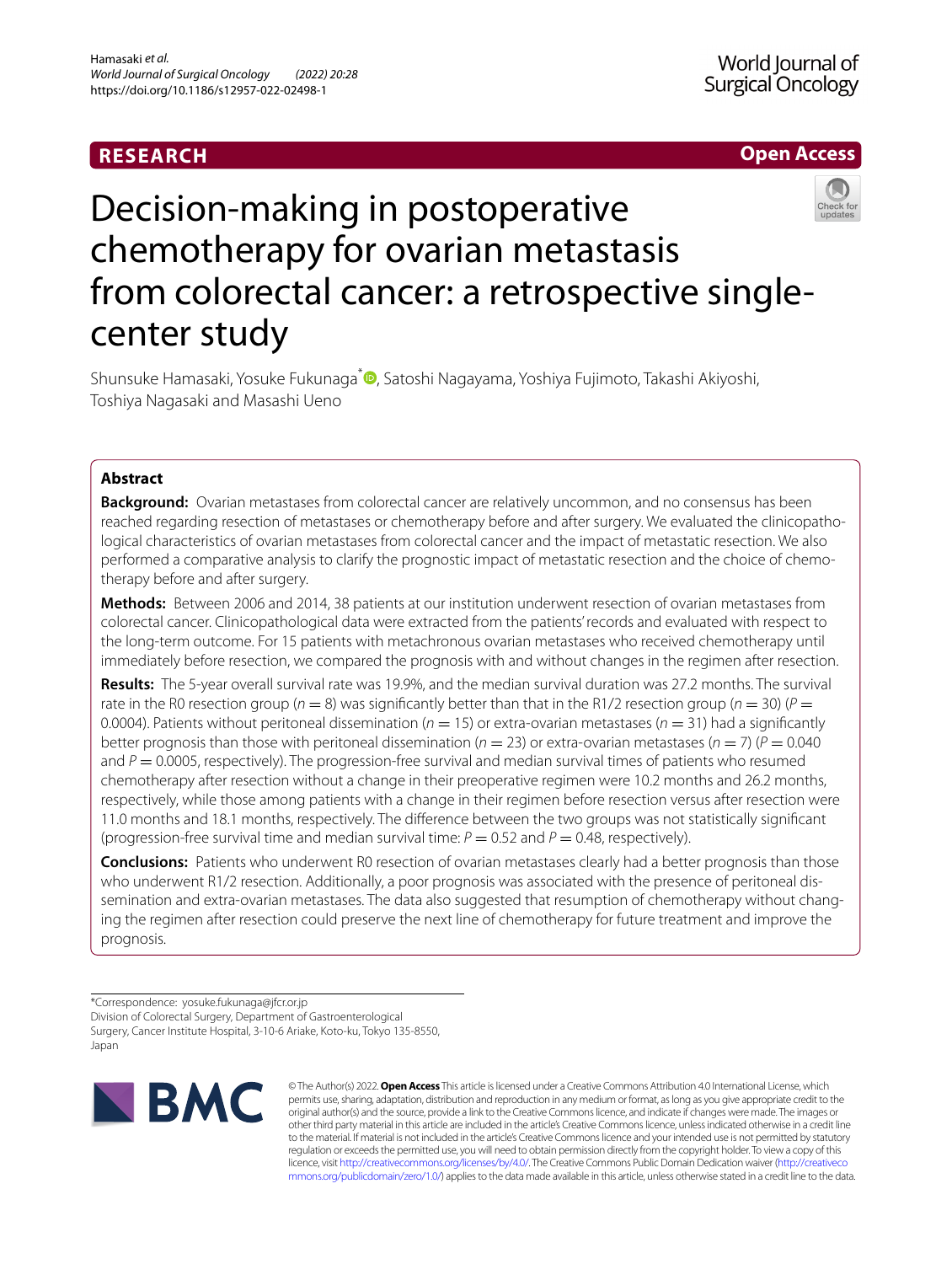**Keywords:** Colorectal cancer, Ovarian metastasis, Chemotherapy, Long-term outcome, Chemotherapeutic option, Krukenberg tumor, Oophorectomy

## **Background**

Colorectal cancer (CRC) is the second most frequent cancer and the most common cause of cancer death in Japanese women. While the prognosis of early-stage CRC is relatively good, with a 5-year survival rate of 91.6% for stage I disease, that of metastatic CRC is remarkably poor; in patients with stage IV disease, it is only 18.8%.

Ovarian metastases from CRC are relatively uncommon, occurring in 2.1% to 13.6% of female patients after colorectal resection [[1\]](#page-8-0), but the prognosis is poor. Although liver or lung metastasis from CRC can be resected with good long-term outcomes, it is unclear whether the resection of ovarian metastasis improves the prognosis.

With the remarkable advances in chemotherapy for CRC the improvements in outcomes for patients with distant metastases have been substantial. However, compared with metastases in other organs, ovarian metastasis is less responsive to chemotherapy  $[2, 3]$  $[2, 3]$  $[2, 3]$ , such that surgical intervention in conjunction with chemotherapy remains an attractive option to improve the prognosis of these patients. However, few reports have investigated the prognostic efects of surgical resection of ovarian metastases and the performance of chemotherapy before and after surgery, and no consensus has been reached. In particular, no reports have investigated the efect of the choice of resuming chemotherapy on the prognosis after resection.

In this study, we evaluated the clinicopathological characteristics of ovarian metastasis from CRC and the prognostic impact of the resection of ovarian metastasis. We also performed a comparative analysis to clarify the prognostic impact of resection of ovarian metastasis and the choice of chemotherapy regimen to resume after resection.

## **Methods**

## **Patients**

This was a retrospective study of 38 patients who underwent resection of ovarian metastases from CRC between June 2006 and December 2014. All patients had pathologically confirmed metastasis from CRC. The data were extracted from the patients' medical records and from the database of the Cancer Institute Hospital.

This study was performed in accordance with the Declaration of Helsinki, and it complied with the study protocol and the Ethical Guidelines for Medical and Health Research Involving Human Subjects. This study was

approved by the institutional review board of the Cancer Institute Hospital (approval code 0908). The protocol summary was described on the hospital website, and the patients were provided with the opportunity to opt-out. Therefore, no new consent for this study was required from the patients.

Clinical variables included age, presenting symptoms, menopausal status, primary tumor site and the presence of other metastatic sites, chronological status of the metastases (simultaneous or metachronous), tumor size, side of metastasis, operation time, and complete resection. The pathological findings of the primary tumor, including histology, depth of invasion, and lymph node metastasis, were also investigated. For each item, the 5-year survival rate and the median survival time (MST) were derived using the Kaplan–Meier method and verifed by univariate analysis.

In addition, the patients whose chemotherapy was the same as before ovarian metastasis resection were compared with patients whose chemotherapy was changed after resection. For 15 patients with metachronous ovarian metastases who received chemotherapy until immediately before resection, we compared the prognosis with and without changes in the regimen after resection. For these comparisons, progression-free survival (PFS) was used in addition to MST.

### **Patient follow‑up**

After primary resection, standard chemotherapy was administered according to the patient's preference, current guidelines, and the decision made by a multidisciplinary team. Postoperative follow-up was conducted every 6 months and included a physical examination, determination of serum levels of tumor markers, and chest and abdominal computed tomography (CT) scans. A colonoscopy was performed every 1 to 2 years. Response criteria were defned according to the Response Evaluation Criteria in Solid Tumors (RECIST) guidelines, version 1.1.

## **Statistical analysis**

Clinical and pathological variables were compared by cross-table analysis using Fisher's exact test. Survival was analyzed by the Kaplan–Meier method and the results were compared using the log-rank test. Potential variables were verifed by univariate analysis using logistic regression. A *P* value of < 0.05 was considered to indicate statistical signifcance. All calculations were performed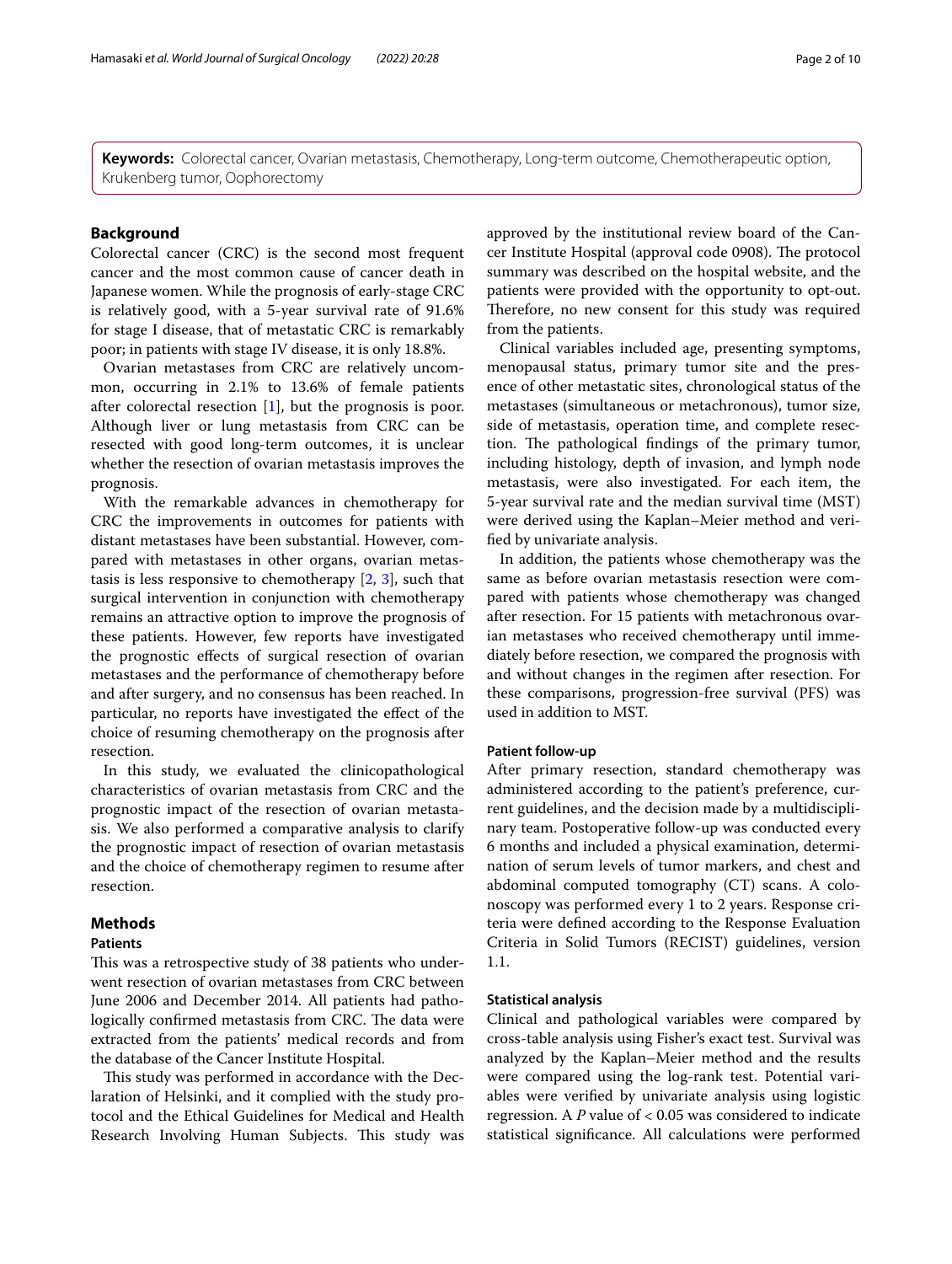using JMP software version 12 (SAS Institute Inc., Cary, NC, USA).

## **Results**

## **Patient characteristics**

The median age at diagnosis was 50 years (range,  $25-81$ ) years); 16 patients  $(42.1\%)$  were  $\lt$  49 years of age at diagnosis. Twenty-eight patients (73.7%) were premenopausal and 10 (26.3%) were post-menopausal. The most common symptom at presentation was abdominal distension in 15 patients (39.5%), followed by abdominal pain in 4 patients (10.5%). Ovarian metastases were diagnosed by CT scan during the follow-up period in 19 patients (50.0%) without any symptoms. The median serum tumor marker levels at ovarian resection were 31.2 ng/ml for carcinoembryonic antigen (range, 1.6–2726.0 ng/ml), 20.2 ng/ml for CA19-9 (range, < 2.0–3782.9 ng/ ml), and 97.2 ng/ml for CA125 (range, 6.6–1616.3 ng/ml).

## **Clinical and pathological characteristics of the primary tumor**

Primary tumors were located in the proximal colon (cecum to transverse colon, including the appendix) in 12 patients (31.6%), the distal colon (descending and sigmoid colon) in 19 patients (50.0%), and the rectum in 7 patients  $(18.4\%)$ . The depth of invasion of the primary cancer was T2 in 1 patient (2.6%), T3 in 11 patients (28.9%), T4 in 24 patients (63.2%), and unknown in 2 patients (5.3%). Lymph node metastases were detected in 29 patients (76.3%). The histological type of the adenocarcinoma was well-diferentiated in 7 patients (18.4%), moderately diferentiated in 24 patients (63.1%), mucinous in 2 patients (5.3%), poorly diferentiated in 2 patients (5.3%), and unknown in 3 patients (7.9%).

#### **Clinical characteristics of ovarian metastasis**

Synchronous ovarian metastases occurred in 9 patients (23.7%) and metachronous ovarian metastases occurred in 29 (76.3%). In the latter group, the median interval from the primary surgery to the diagnosis of ovarian metastasis was 13.6 months (range, 3.3–66.3 months) and that to the resection of ovarian metastasis was 18.7 months (range, 4.0–69.2 months).

### **Surgical resection of ovarian metastases**

Bilateral ovarian resection was performed in 30 patients. Within this group, bilateral ovarian metastases occurred in 14 patients (46.7%), including 5 who were diagnosed with unilateral metastasis preoperatively. The median size of ovarian tumors was 12.0 cm (range, 2–41 cm). R0 resection was achieved in eight patients (21.1%). Of these 8 patients, 7 (18.4%) presented with metastasis confned to the ovaries; the remaining 31 patients had

simultaneous metastases to other organs, including peritoneal dissemination (23 patients, 60.5%), liver metastasis (10 patients, 26.3%), lung metastasis (7 patients, 18.4%), para-aortic lymph node metastasis (6 patients, 15.8%), and multiple organ metastases (15 patients, 39.5%). The remaining patient who underwent R0 resection could undergo resection because there was only one disseminated nodule, and negative cytology was also confrmed.

The median surgical time was 149.5 min (range, 48-365) min), and the median blood loss was 180 ml (range, 5–6100 ml). Postoperative complications occurred in four patients. One patient had bowel obstruction and a urinary tract infection, while the other patients had bowel obstruction, duodenal ulcers, and intra-abdominal abscesses. All complications were grade <IIIa according to the Clavien–Dindo classifcation.

## **Overall outcomes**

The median follow-up period after the resection of ovarian metastasis was 59.6 months (95% confdence interval [95% CI], 28.2–71.5 months; Kaplan–Meier estimate). The 5-year overall survival rate was 19.9% and the MST was 27.2 months (95% CI, 18.6–43.2 months) (Fig. [1](#page-3-0)). Five of the eight patients in whom R0 resection was performed experienced recurrence within a median time of 4.6 months (range, 1.4–51.0 months). Eight patients survived > 3 years after ovarian resection, 14 patients were alive, and 3 were disease-free.

The 5-year overall survival rate of patients treated by R0 resection was 68.6%, and the MST was not reached (NR). In the group of patients who underwent R1/2 resection, the 5-year overall survival rate was 0% and the MST was 26.2 months (95% CI, 16.7–28.4 months) (Fig. [2](#page-3-1)).

The 5-year overall survival rate of patients without extra-ovarian metastases was 68.6%, and the MST was NR. In the group of patients with extra-ovarian metastases, the 5-year overall survival rate was 0% and the MST was 26.2 months (95% CI, 16.2–28.4 months).

The 5-year overall survival rate of patients without perineal dissemination was 41.6%, and the MST was 57.4 months (95% CI, 18.1 months to NR). In the group of patients with perineal dissemination, the 5-year overall survival rate was 0% and the MST was 26.6 months (95% CI, 16.7–28.9 months).

In addition, the operation time of ovarian resection was identifed as a prognostic factor. In the group of patients with an operation time of > 170 min, the 5-year survival rate was 11.8% and the MST was 16.5 months (95% CI, 11.1–27.2 months). However, in the group of patients with an operation time of < 169 min, the 5-year survival rate was 22.7% and the MST was 28.9 months (95% CI, 23.7–57.4 months).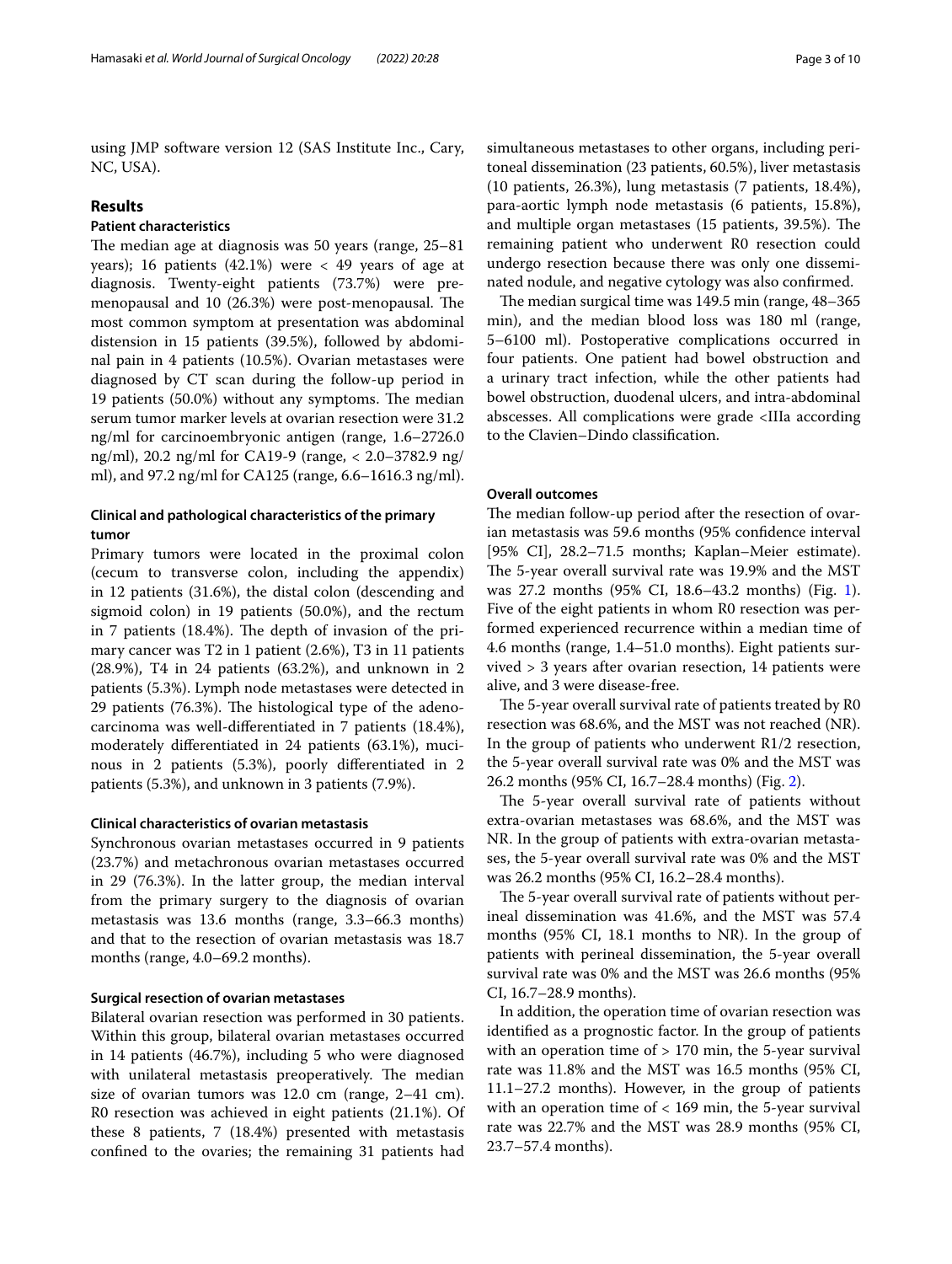

<span id="page-3-0"></span>

<span id="page-3-1"></span>The prognosis was not influenced by age, presenting symptoms, menopausal status, chronological status of the metastases, tumor location or histology, depth of invasion, lymph node metastasis, staging of the primary tumor, or the size or bilateral presence of the metastases (Table [1\)](#page-4-0).

## **Preoperative and postoperative chemotherapy**

Nine patients with synchronous ovarian metastasis underwent ovarian resection at the time of primary resection. None of the patients received preoperative chemotherapy. Because all patients had unresectable distant metastases such as peritoneal dissemination or that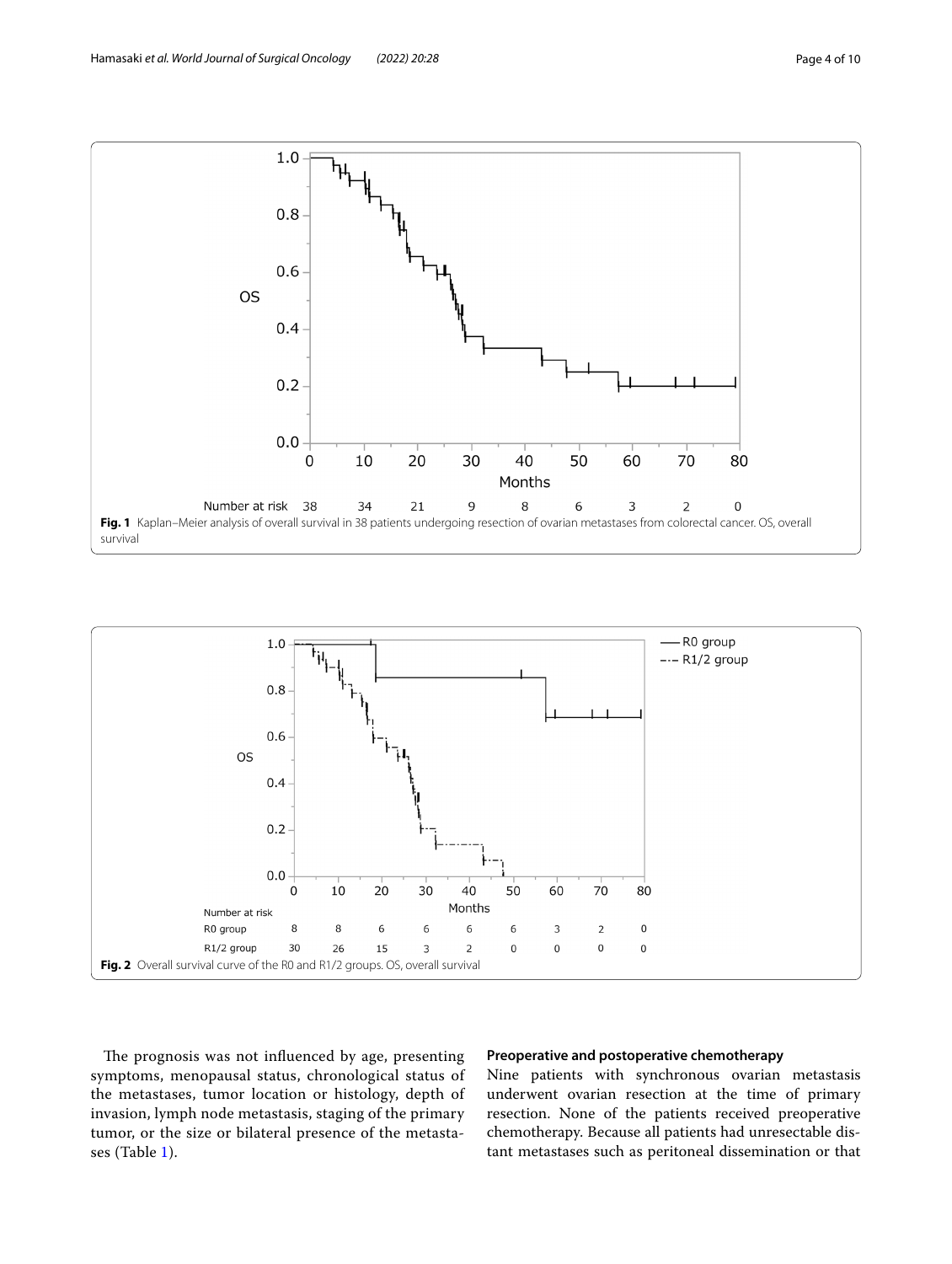<span id="page-4-0"></span>**Table 1** Clinicopathological characteristic and univariate analysis of prognostic factors in the 38 study patients

|                               | No. of patients (%) | <b>MST</b> (months) | P-value |
|-------------------------------|---------------------|---------------------|---------|
| Age                           |                     |                     | 0.484   |
| <49 years                     | 16(42.1)            | 23.7                |         |
| >50 years                     | 22 (57.9)           | 27.2                |         |
| Menstrual status              |                     |                     | 0.061   |
| Pre-menopausal                | 10(26.3)            | 57.4                |         |
| Post-menopausal               | 28 (73.7)           | 26.6                |         |
| Symptoms                      |                     |                     | 0.845   |
| Yes                           | 19 (50.0)           | 27.2                |         |
| No.                           | 19 (50.0)           | 26.2                |         |
| Location                      |                     |                     | 0.247   |
| Proximal colon                | 12 (31.6)           | 21.1                |         |
| Distal colon                  | 19 (50.0)           | 28.4                |         |
| Rectum                        | 7(18.4)             | 27.7                |         |
| Differentiation               |                     |                     | 0.962   |
| Well or moderate              | 31 (81.6)           | 27.2                |         |
| Poor or mucinous              | 4(10.5)             | 18.1                |         |
| Depth of invasion             |                     |                     | 0.377   |
| $T2-3$                        | 12 (31.6)           | 47.8                |         |
| <b>T4</b>                     | 24 (63.2)           | 27.2                |         |
| Lymph node metastasis         |                     |                     | 0.358   |
| Positive                      | 29 (76.3)           | 26.6                |         |
| Negative                      | 9(23.7)             | 28.9                |         |
| Timing of metastasis          |                     |                     | 0.775   |
| Synchronous                   | 9(23.7)             | 27.8                |         |
| Metachronous                  | 29 (76.3)           | 27.2                |         |
| Tumor size                    |                     |                     | 0.663   |
| $<$ 12.0 cm                   | 15 (39.5)           | 28.9                |         |
| $>12.1$ cm                    | 23 (60.5)           | 26.6                |         |
| Side of metastasis            |                     |                     | 0.125   |
| Unilateral                    | 24 (63.2)           | 28.4                |         |
| <b>Bilateral</b>              | 14 (36.8)           | 23.7                |         |
| Peritoneal dissemina-<br>tion |                     |                     | 0.040   |
| Yes                           | 23 (60.5)           | 26.6                |         |
| No                            | 15 (39.5)           | 57.4                |         |
| Combined metastasis           |                     |                     | 0.0005  |
| Ovarian metastasis<br>only    | 7 (18.4)            | Not reached         |         |
| Other metastases              | 31 (81.6)           | 26.2                |         |
| Operation time                |                     |                     | 0.019   |
| $<$ 169min                    | 25 (65.8)           | 28.9                |         |
| $>170$ min                    | 13 (34.2)           | 16.5                |         |
| Complete resection            |                     |                     | 0.0004  |
| R0                            | 8(21.1)             | Not reached         |         |
| R1/2                          | 30 (78.9)           | 26.2                |         |

*MST* median survival time

to the liver, lungs, and para-aortic lymph nodes, postoperative chemotherapy was administered to seven patients except one who refused and one who could not receive it because of their age.

Twenty-eight of 29 patients with metachronous ovarian metastasis received postoperative chemotherapy after ovarian resection (1 patient refused). Of these 28 patients, 18 patients received chemotherapy until immediately before ovarian resection for other metastases. There were eight patients in the first-line, seven patients in the second-line, and three patients in the third-line regimen. Three patients underwent postoperative chemotherapy at other hospitals and their progress could therefore not be followed. The same chemotherapy regimen as that prior to ovarian resection was administered to 8 of the remaining 15 patients (Table [2\)](#page-5-0). The responses to preoperative chemotherapy for extra-ovarian metastasis were partial response in three patients and stable disease (SD) in five patients. Their MST and PFS after ovarian resection were 26.2 months (95% CI, 5.63–32.3 months) and 10.2 months (95% CI, 3.1–17.4 months), respectively (Figs. [3](#page-5-1) and [4](#page-5-2)). Among the eight patients with the same chemotherapy regimen, postoperative chemotherapy was discontinued because of progression of residual metastasis in six patients, whereas in the other two patients it was maintained. In the seven patients with a chemotherapy regimen that was changed after ovarian resection, the responses to preoperative chemotherapy for extra-ovarian metastasis were progressive disease (PD) in three patients and SD in four patients. Of the four patients with SD, however, the postoperative chemotherapy regimen was changed because of an adverse event in one patient and the attending physician's decision in three patients. Their MST was 18.1 months (95% CI, 10.4–27.7 months) and their PFS was 11.0 months (95% CI, 6.4–13.3 months) (Figs. [3](#page-5-1), [4](#page-5-2), and [5\)](#page-6-0). In this group, postoperative chemotherapy was discontinued because of progression of the residual metastasis in six patients and an adverse event in one patient. The difference between the two groups was not statistically signifcant (PFS and MST:  $P = 0.52$  and  $P = 0.48$ , respectively).

## **Discussion**

Given the poor prognosis of patients with ovarian metastases, some authors of reports published before 2000 proposed only palliative surgical resection, especially when extensive intra-abdominal disease or distant metastasis is present  $[4-6]$  $[4-6]$  $[4-6]$ . However, a recent study revealed a better prognosis after complete ovarian metastasis resection or cytoreductive surgery [[7](#page-8-5)[–17](#page-8-6)]. In our series, the 5-year overall survival rate of patients treated by R0 resection was 68.6%, versus 0% in those who underwent R1/2 resection. R0 resection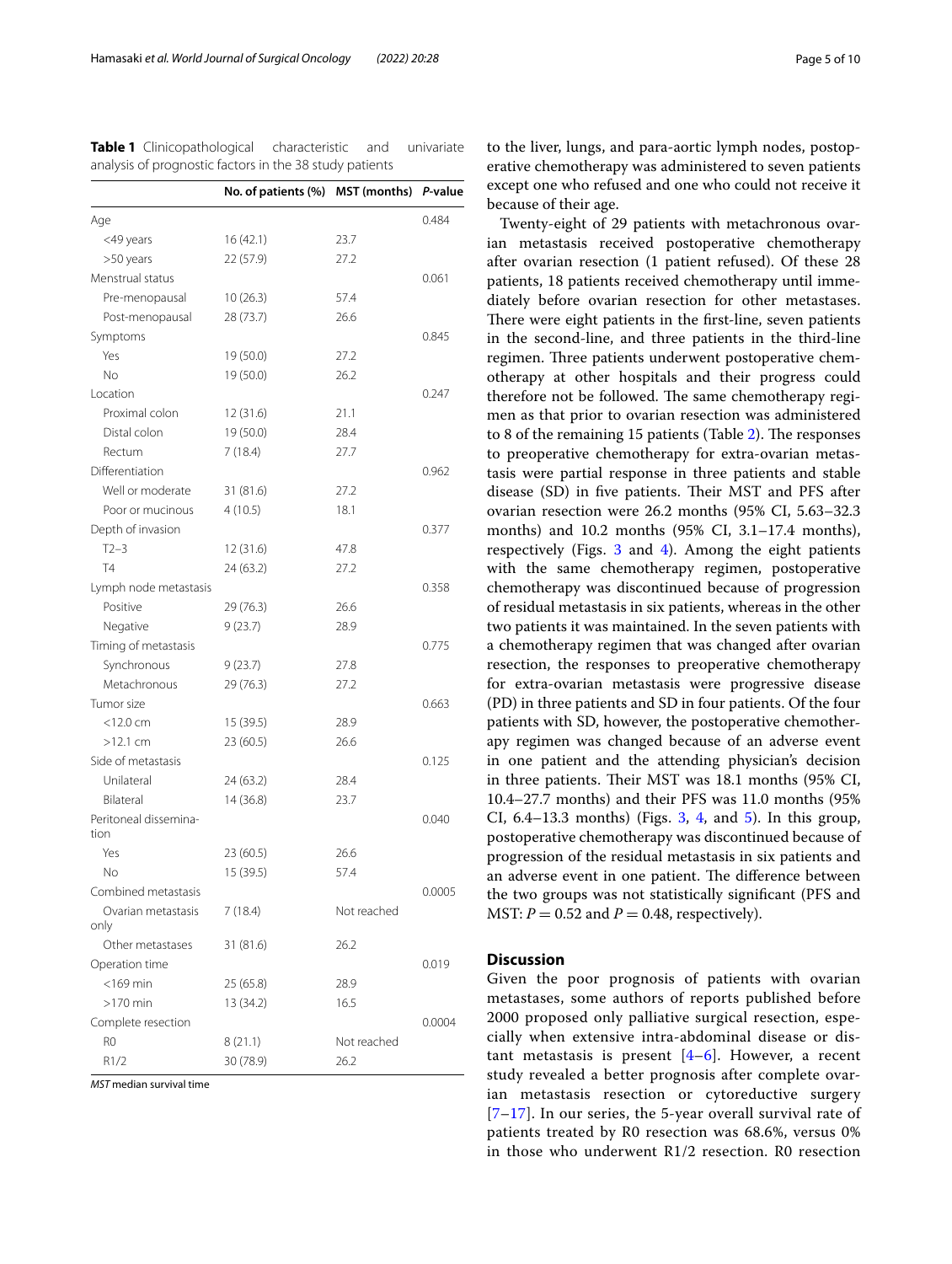## <span id="page-5-0"></span>**Table 2** Characteristics of chemotherapy groups

|                                                                                           | Changed regimen group | Unchanged regimen group |
|-------------------------------------------------------------------------------------------|-----------------------|-------------------------|
| No. of patients                                                                           |                       | 8                       |
| Age                                                                                       | 58 (range, 25-67)     | 55 (range, 44-66)       |
| No. of complete resection                                                                 |                       |                         |
| Preoperative chemotherapy period (months)                                                 | 23 (range, 2-49)      | 16 (range, 7-52)        |
| No. of preoperative chemotherapy regimens $(1st/2nd/3rd)$                                 | 3/3/1                 | 3/3/2                   |
| No. of metastatic organs excluding ovarian metastases (3 organs/2<br>organs/1 organ/none) | 1/2/3/1               | 0/5/2/1                 |
| Responses of extra-ovarian metastases to pre-operative chemotherapy<br>(CR/PR/SD/PD)      | 0/0/4/3               | 0/3/5/0                 |
| Progression-free survival (months)                                                        | 11.0                  | 10.2                    |
| Median survival time (months)                                                             | 18.1                  | 26.2                    |

*CR* complete response, *PR* partial response, *SD* stable disease, *PD* progressive disease



<span id="page-5-2"></span><span id="page-5-1"></span>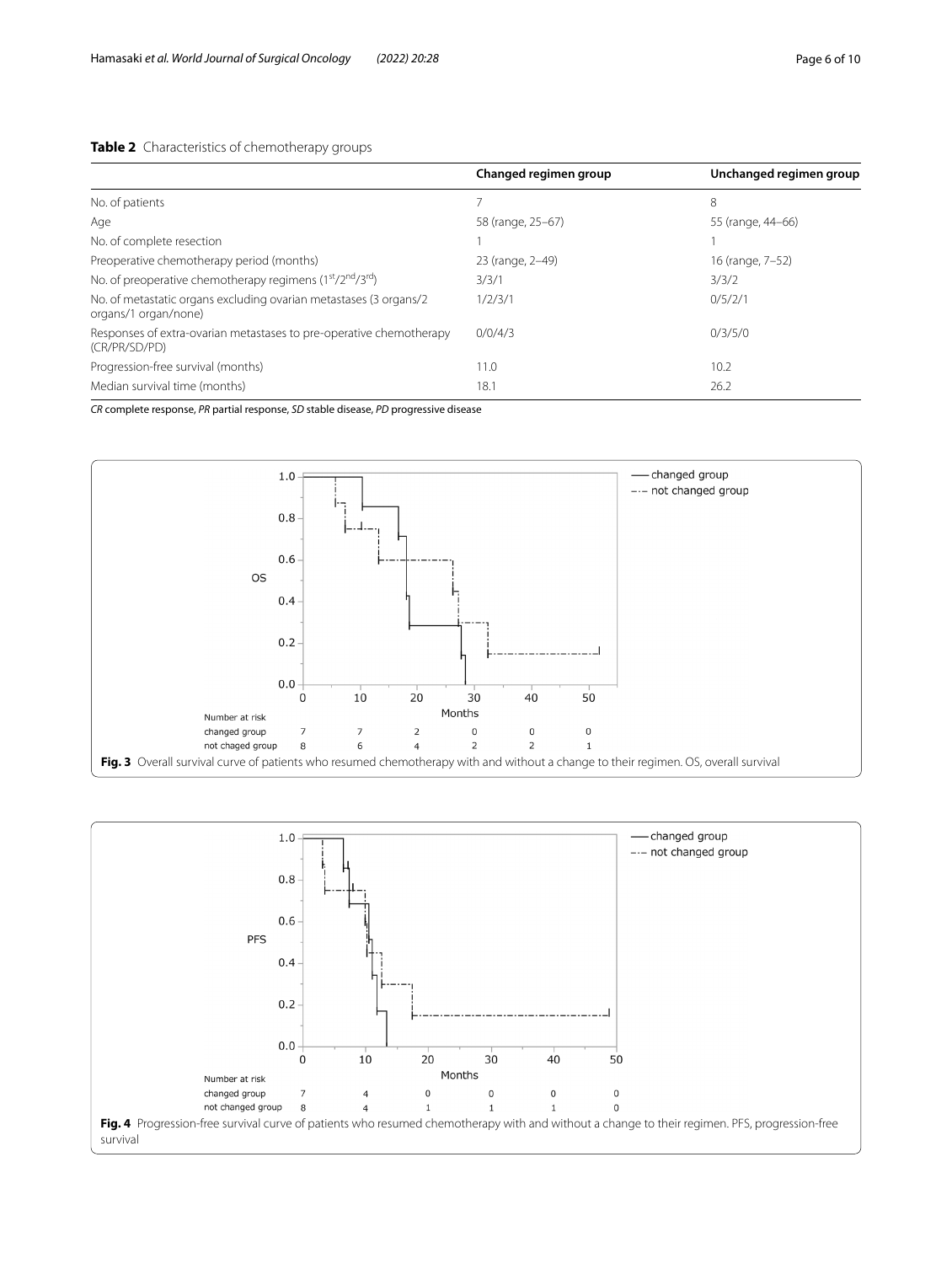

<span id="page-6-0"></span>of the metastatic site was associated with a signifcant increase in survival  $(P = 0.0004)$ . These results are similar to the fndings of recent studies that revealed a signifcantly longer 5-year overall survival rate of patients undergoing curative rather than non-curative resection [[7](#page-8-5)[–13](#page-8-7)].

Our study also suggests a better prognosis in patients with isolated ovarian metastasis from CRC resection than in patients with metastases elsewhere. Seven patients who underwent R0 resection were patients with isolated ovarian metastasis, and the other was a patient with localized resectable peritoneal dissemination.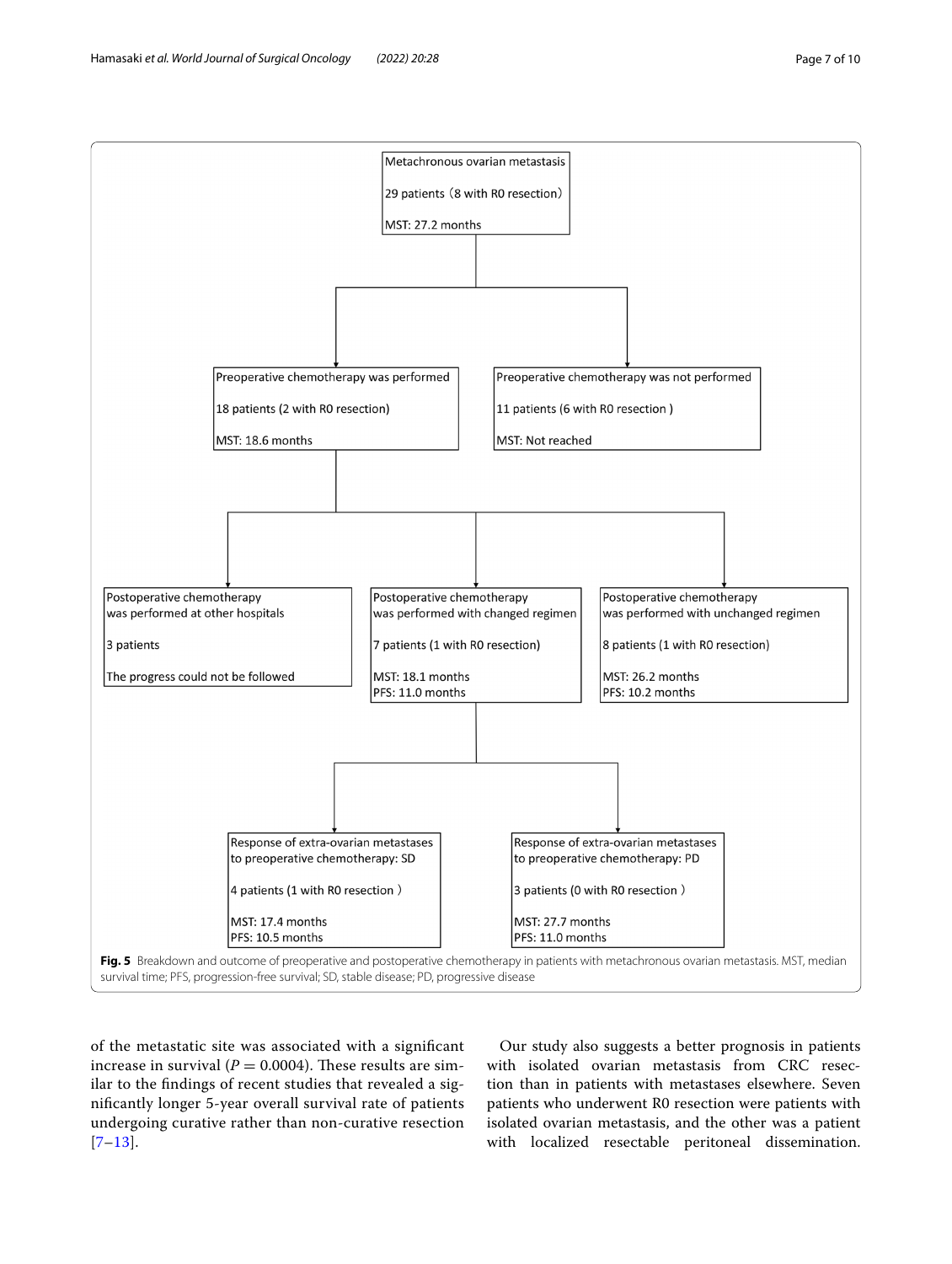Therefore, overall survival of the isolated ovarian metastasis group was almost the same as that of the R0 resection group. The 5-year overall survival rate of the isolated ovarian metastasis group was 68.6%, which is higher than that reported for patients who underwent resection of isolated hepatic metastasis (43.2–59.6%) [\[18,](#page-8-8) [19](#page-8-9)] or isolated pulmonary metastasis (50.9–62.9%) [[20–](#page-8-10)[23\]](#page-9-0).

Erroi et al. [[7](#page-8-5)] and Fujiwara et al. [[9\]](#page-8-11) reported a 5-year overall survival rate of 77.9 to 80.0% in patients without peritoneal dissemination who underwent ovarian metastasis resection. However, in our series, the 5-year overall survival rate of similar patients was only 41.6%, with none of the patients with peritoneal dissemination surviving for 5 years. Nonetheless, the association between peritoneal dissemination and overall survival was signifcant ( $P = 0.040$ ). R0 resection is may improve the prognosis; however, it is also important to minimize related complications. McCormick et al. [\[13](#page-8-7)] reported that optimal cytoreduction is associated with prolonged PFS and overall survival in patients with metastases, whether localized to the ovaries or widespread. However, high complication rates with a perioperative mortality rate of 5% and signifcant morbidity of 10% have also been reported [\[13\]](#page-8-7). Xu et al. [[10](#page-8-12)] reported a high complication rate and little survival beneft in patients with extended metastases beyond the pelvis who underwent surgical resection and concluded that care must be taken when selecting candidates for surgical resection. In contrast, we encountered no perioperative mortality or signifcant morbidity in our series. Additionally, the prognosis was worse because of the prolonged operation time (*P*  $= 0.019$ ). Our results suggest that it is more important to avoid perioperative complications and resume chemotherapy immediately than it is to achieve R0 resection with its associated perioperative complications. For this reason, preoperative patient selection and intraoperative choice of the optimal procedure are very important. Chen et al. [[11\]](#page-8-13) have proposed a new scoring system for informing preoperative and intraoperative decisionmaking by identifying patients who are unlikely to gain survival beneft from surgical resection. Future treatment strategies for patients with ovarian metastases from CRC should include careful selection of patients who are likely to beneft from surgical resection.

In patients being treated for CRC, and especially in those with distant metastasis, an important concern is the optimal combination of chemotherapy and surgical resection. The response to chemotherapy is lower for ovarian metastases than for metastases at other sites [\[2](#page-8-1), [3\]](#page-8-2). Goere et al. [\[3](#page-8-2)] reported the progression of already established metastases or the occurrence of new ovarian metastases during chemotherapy in 87% of patients, whereas a response or the stabilization of extra-ovarian metastases occurred in 65%. Hence, the ovary may provide a "sanctuary" for metastatic cells, although the reasons for its chemoresistance are unknown. However, ovarian metastases are often voluminous, cystic, and mucin-rich, which may reduce their chemosensitivity compared with extra-ovarian metastases. Moreover, because of their chemoresistance, ovarian metastases may rapidly expand, resulting in abdominal distension, pain, or other symptoms. Despite close follow-up of our patients by semi-annual CT, ovarian metastasis was detected in half of the patients only after symptom appearance. The median size of the ovarian metastases was 12.0 cm (range, 2–41 cm). Because expanding ovarian metastases are not likely to be controllable with chemotherapy, their urgent surgical resection should be considered in patients presenting with symptoms.

Chemotherapy can be resumed after the surgical resection of ovarian metastasis, even in patients with PD. In general, the progression of established metastases or the occurrence of new ovarian metastases during chemotherapy are regarded as PD and the chemotherapy regimen is therefore often changed. Yet, this strategy is questionable given that the ovary, as a "sanctuary" site, is likely to be less responsive to chemotherapy [\[3](#page-8-2)]. In particular, to our knowledge, no reports have investigated the efect of the choice to resume chemotherapy after resection on the prognosis. In this series, the PFS of patients who resumed the preoperative chemotherapy regimen was 10.2 months, versus 11.0 months in those administered a different regimen. The difference between the two groups was not significant ( $P = 0.52$ ), nor was the difference in their MST (26.2 vs. 18.1 months, respectively;  $P = 0.48$ ). Although there was no signifcant diference in prognosis between the two groups, it is important to preserve additional chemotherapeutic options because they may contribute to prolonging survival. In this series, one of the patients who resumed the preoperative chemotherapy regimen was able to continue the same chemotherapy regimen for approximately 48 months. However, our conclusions remain to be confrmed in a larger patient population. In this study, there was no signifcant diference in the comparison of the efects of changes in postoperative chemotherapy on the prognosis, and the treatment strategy could not be determined. However, the data suggested that preserving the next line of chemotherapy may result in a better prognosis.

Finally, the present study was associated with two limitations. First, our study was retrospective in nature and was thus subject to bias. In particular, there may be a selection bias in the attending physician's decisions regarding chemotherapy for patients whose preoperative chemotherapy response to extra-ovarian metastasis was SD. Second, the study population was relatively small.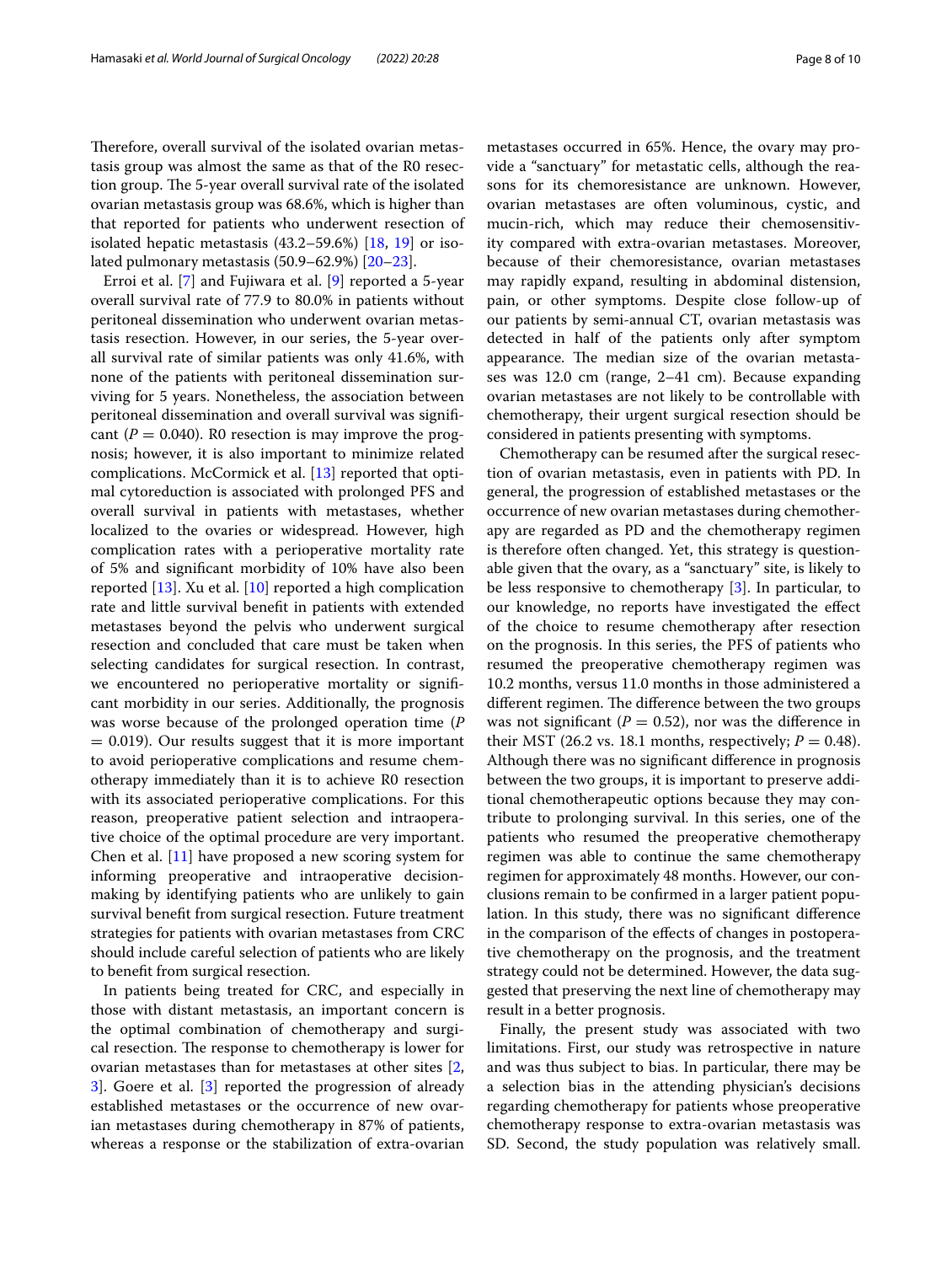Thus, these results must be confirmed in a large-scale study.

## **Conclusion**

The results of this study showed that patients undergoing R0 resection of ovarian metastases from CRC have longer overall survival than patients treated by R1/2 resection, and a poor prognosis was associated with the presence of peritoneal dissemination. Additionally, patients with isolated ovarian metastasis have a better prognosis than those with liver or lung metastases. Our fndings also suggest that no change in the chemotherapy regimen following surgery is warranted. This strategy has the additional beneft of preserving the next line of chemotherapy, which may ultimately improve the prognosis. However, the number of patients in this study was small and could not show the statistical diferences that underpin this claim. We hope that further evidence will be established by subsequent accumulation of cases and larger investigations. This will further advance the treatment strategy for CRC, which is, the leading cause of death in women.

#### **Abbreviations**

CRC: Colorectal cancer; MST: Median survival time; PFS: Progression-free survival; CT: Computed tomography; RECIST: Response Evaluation Criteria in Solid Tumors; 95% CI: 95% confdence interval; NR: Not reached; SD: Stable disease; PD: Progressive disease.

#### **Acknowledgements**

Not applicable.

#### **Authors' contributions**

All authors contributed to the conception and design of the study. SH drafted the manuscript. SN, YF, TA, TN, YF, and MU collected samples. SH and YF conceived and designed the study and edited the manuscript. All authors read and approved the fnal version of this manuscript.

#### **Funding**

The authors received no grants, equipment, or funding for this study.

#### **Availability of data and materials**

The datasets used and/or analyzed during the current study are available from the corresponding author on reasonable request.

#### **Declarations**

#### **Ethics approval and consent to participate**

This study was performed in accordance with the Declaration of Helsinki, and it complied with the study protocol and the Ethical Guidelines for Medical and Health Research Involving Human Subjects. This study was approved by the institutional review board of the Cancer Institute Hospital (approval code 0908). The protocol summary was described on the hospital website, and the patients were provided with the opportunity to opt-out. Therefore, no new consent for this study was required from the patients.

#### **Consent for publication**

Not applicable.

#### **Competing interests**

The authors declare that they have no competing interests.

Received: 5 July 2021 Accepted: 23 January 2022 Published online: 01 February 2022

#### **References**

- <span id="page-8-0"></span>Birnkrant A, Sampson J, Sugarbaker PH. Ovarian metastasis from colorectal cancer. Dis Colon Rectum. 1986;29:767–71.
- <span id="page-8-1"></span>2. Sekine K, Hamaguchi T, Shoi H, Takashima A, Honma Y, Iwasa S, et al. Retrospective analyses of systemic chemotherapy and cytoreductive surgery for patients with ovarian metastases from colorectal cancer: a single-center experience. Oncology. 2018;95:220–8.
- <span id="page-8-2"></span>3. Goere D, Daveau C, Elias D, Boige V, Tomasic G, Bonnet S, et al. The diferential response to chemotherapy of ovarian metastases from colorectal carcinoma. Eur J Surg Oncol. 2008;34:1335–9.
- <span id="page-8-3"></span>4. Mason MH 3rd, Kovalcik PJ. Ovarian metastases from colon carcinoma. J Surg Oncol. 1981;17:33–8.
- 5. Herrera-Ornelas L, Mittelman A. Results of synchronous surgical removal of primary colorectal adenocarcinoma and ovarian metastases. Oncology. 1984;41:96–100.
- <span id="page-8-4"></span>6. Miller BE, Pittman B, Wan JY, Fleming M. Colon cancer with metastasis to the ovary at time of initial diagnosis. Gynecol Oncol. 1997;66:368–71.
- <span id="page-8-5"></span>7. Erroi F, Scarpa M, Angriman I, Cecchetto A, Pasetto L, Mollica E, et al. Ovarian metastasis from colorectal cancer: prognostic value of radical oophorectomy. J Surg Oncol. 2007;96:113–7.
- 8. Kim DD, Park IJ, Kim HC, Yu CS, Kim JC. Ovarian metastases from colorectal cancer: a clinicopathological analysis of 103 patients. Colorectal Dis. 2009;11:32–8.
- <span id="page-8-11"></span>9. Fujiwara A, Noura S, Ohue M, Shingai T, Yamada T, Miyashiro I, et al. Signifcance of the resection of ovarian metastasis from colorectal cancers. J Surg Oncol. 2010;102:582–7.
- <span id="page-8-12"></span>10. Xu KY, Gao H, Lian ZJ, Ding L, Li M, Gu J. Clinical analysis of Krukenberg tumours in patients with colorectal cancer-a review of 57 cases. World J Surg Oncol. 2017;15:25.
- <span id="page-8-13"></span>11. Chen C, Wang D, Ge X, Wang J, Huang Y, Ling T, et al. Prognostic factors for ovarian metastases in colorectal cancer patients. World J Surg Oncol. 2021;19:220.
- 12. Kuo YT, Tsai WS, Hung HY, Hsieh PS, Chiang SF, Lai CC, et al. Prognostic value of regional lymph node involvement in patients with metastatic colorectal cancer: palliative versus curative resection. World J Surg Oncol. 2021;19:150.
- <span id="page-8-7"></span>13. McCormick CC, Giuntoli RL 2nd, Gardner GJ, Schulick RD, Judson K, Ronnett BM, et al. The role of cytoreductive surgery for colon cancer metastatic to the ovary. Gynecol Oncol. 2007;105:791–5.
- 14. Irons R, McIntosh E, Hageboutros A, Warshal D, McClane S. Bilateral ovarian micrometastatic adenocarcinoma upon prophylactic oophorectomy concurrent with low anterior resection for rectal cancer. World J Surg Oncol. 2017;15:40.
- 15. Tajima Y, Kameyama H, Yamada S, Yagi R, Nakano M, Nagahashi M, et al. Long-term survival in pseudo-Meigs' syndrome caused by ovarian metastases from colon cancer. World J Surg Oncol. 2016;14:286.
- 16. Ambe PC, Kankam J, Zarras K. Peritoneal spillage is not an issue in patients undergoing minimally invasive surgery for colorectal cancer. World J Surg Oncol. 2020;18:107.
- <span id="page-8-6"></span>17. Klos D, Riško J, Loveček M, Skalický P, Svobodová I, Krejčí D, et al. Trends in peritoneal surface malignancies: evidence from a Czech nationwide population-based study. World J Surg Oncol. 2019;17:182.
- <span id="page-8-8"></span>18. Hackl C, Neumann P, Gerken M, Loss M, Klinkhammer-Schalke M, Schlitt HJ. Treatment of colorectal liver metastases in Germany: a ten-year population-based analysis of 5772 cases of primary colorectal adenocarcinoma. BMC Cancer. 2014;14:810.
- <span id="page-8-9"></span>19. Shin H, Kim CW, Lee JL, Yoon YS, Park IJ, Lim SB, et al. Solitary colorectal liver metastasis after curative intent surgery: prognostic factors afecting outcomes and survival. ANZ J Surg. 2019;89:61–7.
- <span id="page-8-10"></span>20. Landes U, Robert J, Perneger T, Mentha G, Ott V, Morel P, et al. Predicting survival after pulmonary metastasectomy for colorectal cancer: previous liver metastases matter. BMC Surg. 2010;10:17.
- 21. Riquet M, Foucault C, Cazes A, Mitry E, Dujon A, Le Pimpec BF, et al. Pulmonary resection for metastases of colorectal adenocarcinoma. Ann Thorac Surg. 2010;89:375–80.